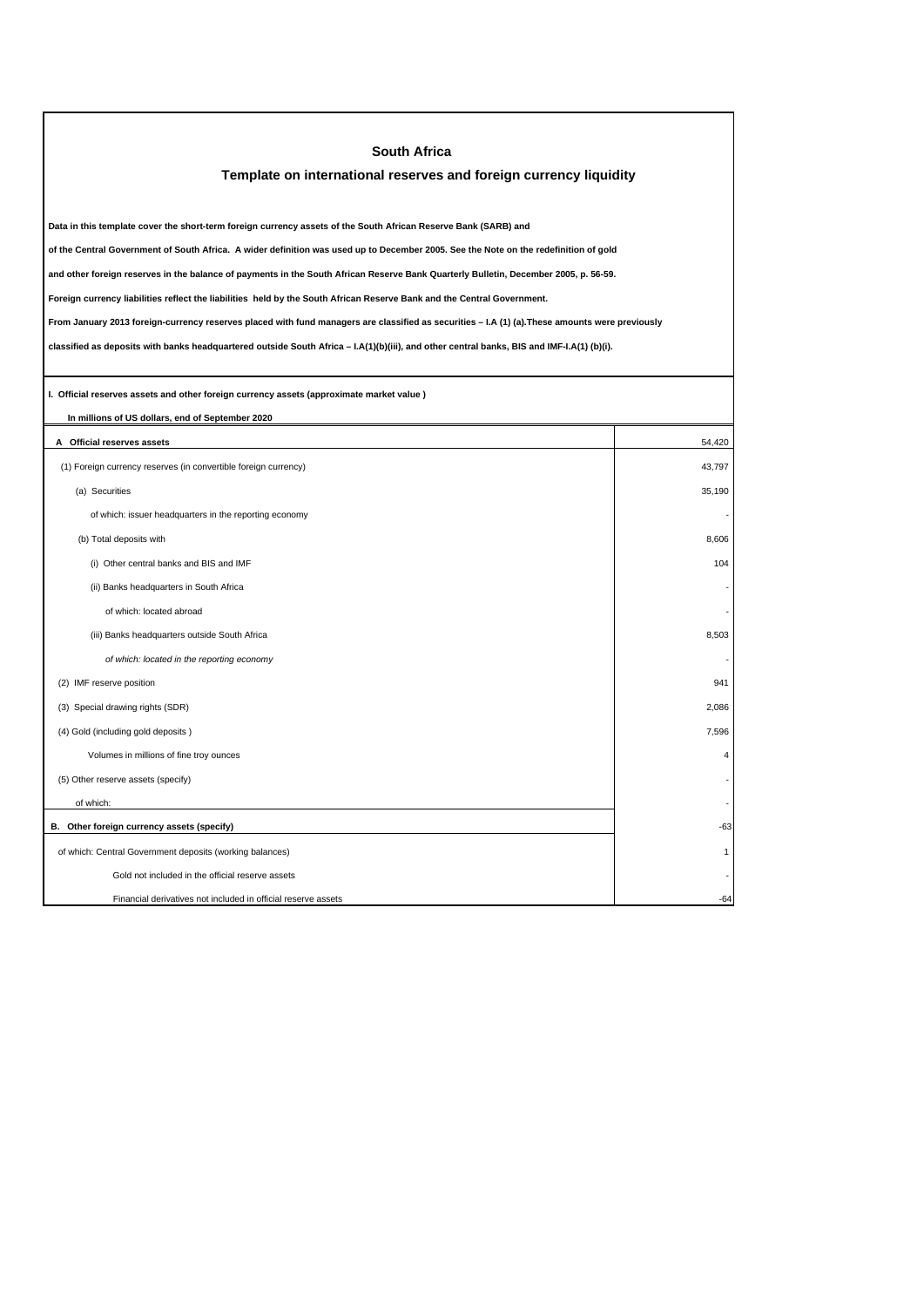| II. Predetermined short term net drains on foreign currency assets (nominal value)                                                                                   |                                                |               |                                            |                                        |
|----------------------------------------------------------------------------------------------------------------------------------------------------------------------|------------------------------------------------|---------------|--------------------------------------------|----------------------------------------|
| In millions of US dollars, end of September 2020                                                                                                                     |                                                |               |                                            |                                        |
|                                                                                                                                                                      | Total<br>Maturity Breakdown(residual maturity) |               |                                            |                                        |
|                                                                                                                                                                      | Up to one<br>year                              | Up to 1 month | More than 1<br>month and up to<br>3 months | More than 3 months and up<br>to 1 year |
| 1. Foreign currency loans, securities and deposits                                                                                                                   |                                                |               |                                            |                                        |
| of which: SARB                                                                                                                                                       |                                                |               |                                            |                                        |
| Outflows (-)<br>Principal                                                                                                                                            |                                                |               |                                            |                                        |
| $(-)$<br>Interest                                                                                                                                                    |                                                |               |                                            |                                        |
| Inflows $(+)$<br>Principal                                                                                                                                           |                                                |               |                                            |                                        |
| Interest<br>$(+)$                                                                                                                                                    |                                                |               |                                            |                                        |
| <b>Central Government</b>                                                                                                                                            |                                                |               |                                            |                                        |
| Outflows (-)<br>Principal                                                                                                                                            | $-285$                                         |               | $-1$                                       | $-284$                                 |
| $(\cdot)$<br>Interest                                                                                                                                                | $-1,100$                                       | $-98$         | $-89$                                      | $-913$                                 |
| Inflows $(+)$<br>Principal                                                                                                                                           |                                                |               |                                            |                                        |
| $(+)$<br>Interest                                                                                                                                                    |                                                |               |                                            |                                        |
|                                                                                                                                                                      |                                                |               |                                            |                                        |
| 2. Aggregate short and long positions in forwards and futures in foreign currencies vis-à-vis<br>the domestic currency (including the forward leg of currency swaps) |                                                |               |                                            |                                        |
| (a) Short positions (-) (Net per period)                                                                                                                             |                                                |               |                                            |                                        |
| (b) Long positions (+) (Net per period)                                                                                                                              | 4,189                                          | 11            | 279                                        | 3,899                                  |
|                                                                                                                                                                      |                                                |               |                                            |                                        |
| 3 Other (specify)                                                                                                                                                    |                                                |               |                                            |                                        |
| (a) Other accounts payable (-) (Net per period)                                                                                                                      |                                                |               |                                            |                                        |
| Other accounts receivable (+) (Net per period)                                                                                                                       |                                                |               |                                            |                                        |
|                                                                                                                                                                      |                                                |               |                                            |                                        |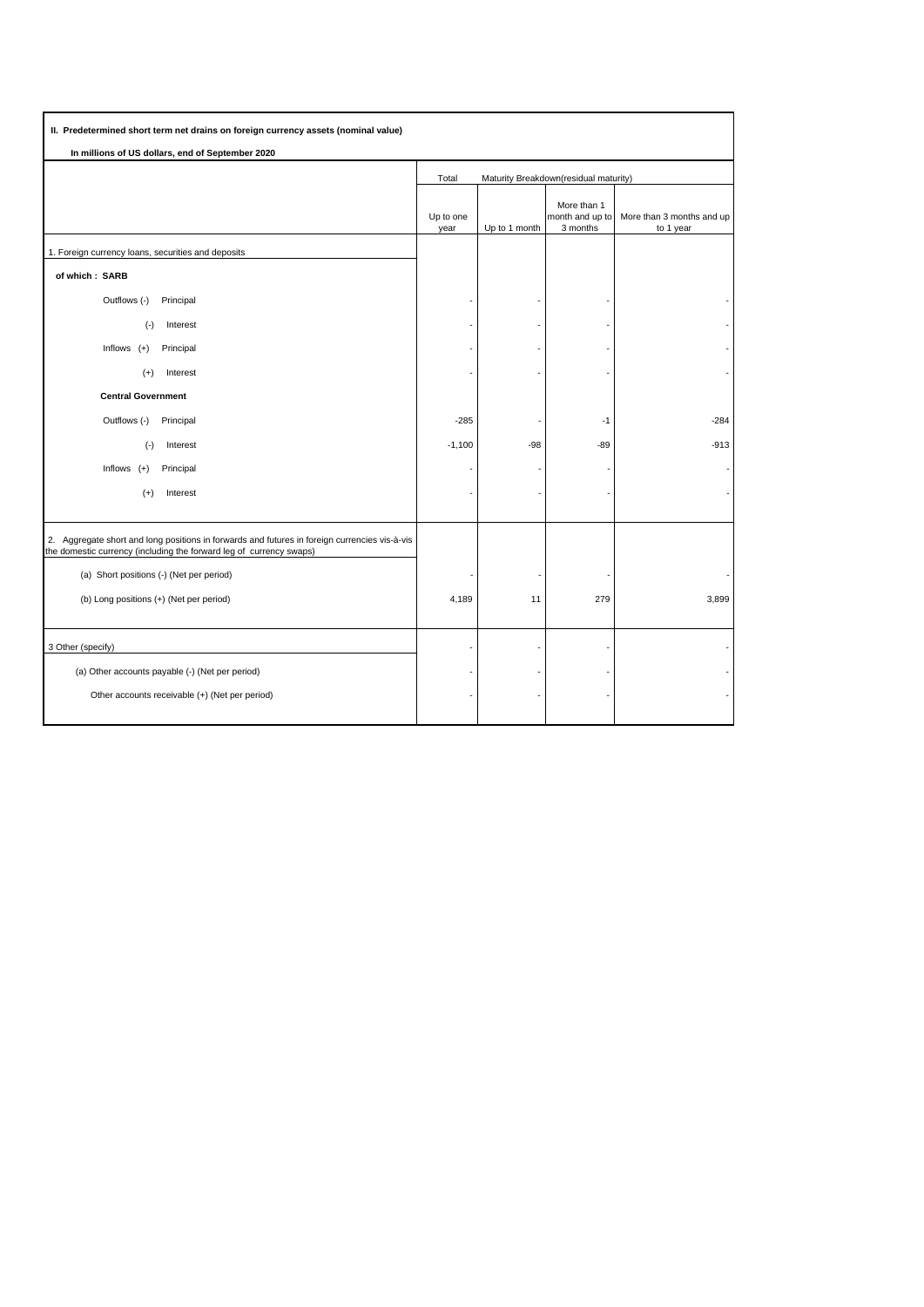| III. Contingent short-term net drains on foreign currency assets (nominal value)               |              |                                        |                                            |                                        |
|------------------------------------------------------------------------------------------------|--------------|----------------------------------------|--------------------------------------------|----------------------------------------|
| In millions of US dollars, end of September 2020                                               |              |                                        |                                            |                                        |
|                                                                                                | Total        | Maturity breakdown (residual maturity) |                                            |                                        |
|                                                                                                | Up to 1 year | Up to 1 month                          | More than 1<br>month and up to<br>3 months | More than 3 months and up<br>to 1 year |
| 1. Contingent liabilities in foreign currency                                                  |              |                                        |                                            |                                        |
| (a) Collateral guarantees on debt falling due within 1 year                                    |              |                                        |                                            |                                        |
| (b) Other contingent liabilities                                                               | $-1,296$     |                                        | $-1$                                       | $-1,295$                               |
| of which: Central Government                                                                   |              |                                        |                                            |                                        |
| Principal                                                                                      | $-1,114$     |                                        |                                            | $-1,114$                               |
| Interest                                                                                       | $-182$       |                                        | $-1$                                       | $-181$                                 |
|                                                                                                |              |                                        |                                            |                                        |
| 2. Foreign currency securities issued with embedded options (puttable bonds)                   |              |                                        |                                            |                                        |
| 3. Undrawn, unconditional credit lines provided by                                             |              |                                        |                                            |                                        |
| (a) other central banks and international organisations                                        |              |                                        |                                            |                                        |
| $BIS (+)$                                                                                      |              |                                        |                                            |                                        |
| IMF $(+)$                                                                                      |              |                                        |                                            |                                        |
| (b) banks and other financial institutions headquartered in South Africa                       |              |                                        |                                            |                                        |
| (c) banks and other financial institutions headquartered outside South Africa (+)              |              |                                        |                                            |                                        |
|                                                                                                |              |                                        |                                            |                                        |
| Aggregate short and long positions of options in foreign vis-à-vis the domestic currency<br>4. |              |                                        |                                            |                                        |
| (a)<br>Short positions                                                                         |              |                                        |                                            |                                        |
| (i) Bought puts                                                                                |              |                                        |                                            |                                        |
| (ii) Written puts                                                                              |              |                                        |                                            |                                        |
| (b)<br>Long positions                                                                          |              |                                        |                                            |                                        |
| (i) Bought puts                                                                                |              |                                        |                                            |                                        |
| (ii) Written puts                                                                              |              |                                        |                                            |                                        |
|                                                                                                |              |                                        |                                            |                                        |